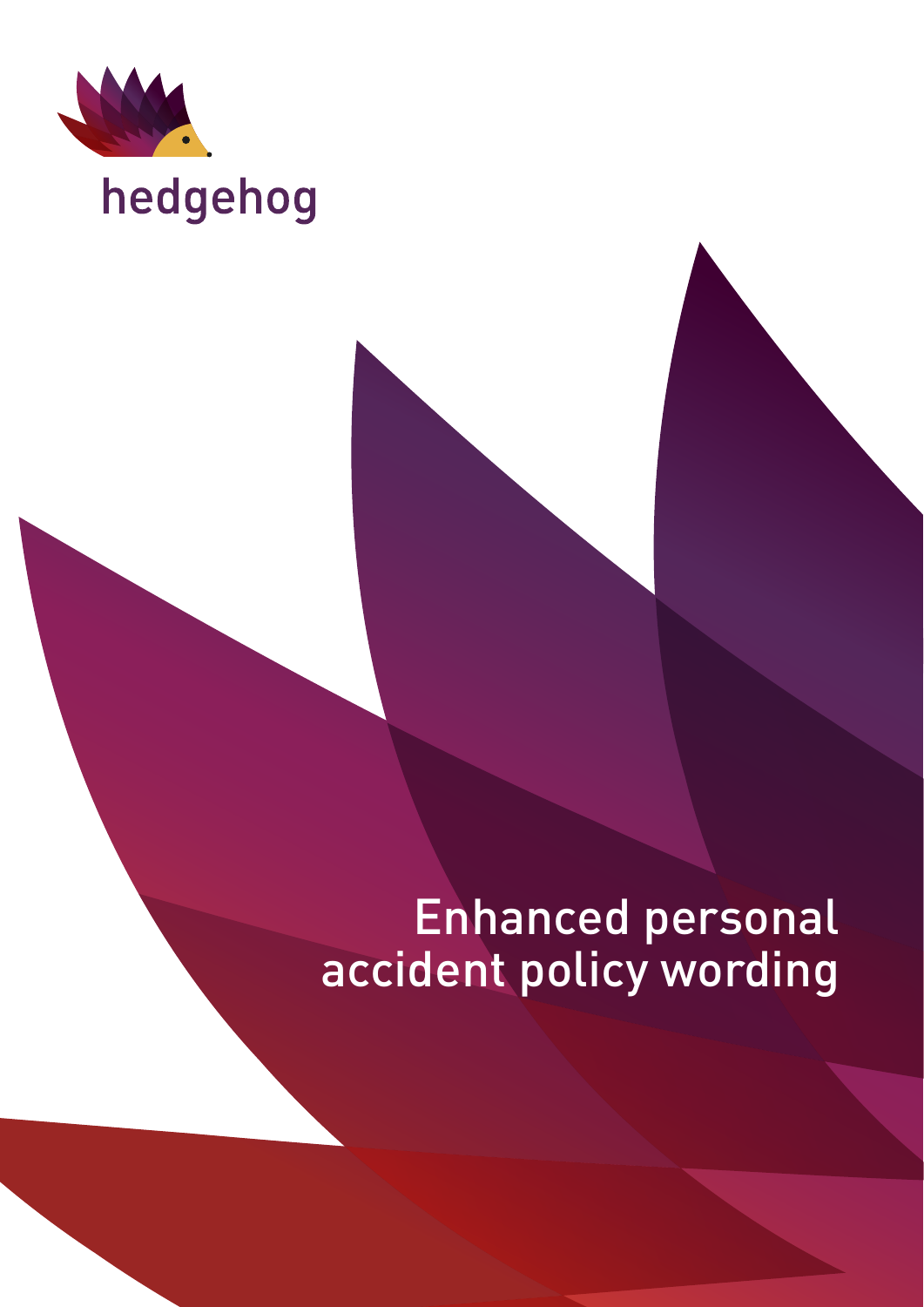# Who is involved in providing this insurance to you?

This insurance has been arranged by Hedgehog and the insurer is AmTrust Europe Limited. The **policy administrator** is URIS Group Limited.

The **claims administrator** and the arrangement overall is managed by Arc Legal Assistance Limited.

AmTrust Europe Limited, registered in England number 1229676 at Market Square House, St Jamess Street, Nottingham NG1 6FG. AmTrust Europe Limited is Authorised by the Prudential Regulation Authority and regulated by the Financial Conduct Authority (FCA) and the Prudential Regulation Authority with Firm Reference Number: 202189. You can check the FCA registration by visiting the FCA website: www.fca.org.uk/register.

Hedgehog Limited is the intermediary offering products and services from various insurers to meet **your** needs and is authorised and regulated by the Gibraltar Financial Services Commission (permission number 23626), and subject to limited regulation by the Financial Conduct Authority under firm reference 845706. Hedgehog Limited is registered in Gibraltar (Company Number: 115412).

# Certification of cover

This policy document combined with **your optional extras policy schedule** certifies that this insurance has been effected between **you** and **us**. In return for payment of the premium, **we** agree to insure **you** in accordance with the terms and conditions and the **period of insurance** contained in and endorsed on these documents.

# Important

Please keep this policy document, together with **your optional extras policy schedule**, in a safe place so **you** can read it again if **you** need to. **You** can only take out this insurance if **you** have bought a **motor insurance policy** with Hedgehog. If **your** hedgehog **motor insurance policy** is cancelled for any reason, this policy will also be cancelled.

# Language

• **You** will notice that some words throughout this document are shown in **bold** type. These words are listed and defined in the 'Definitions' section at the end of this document.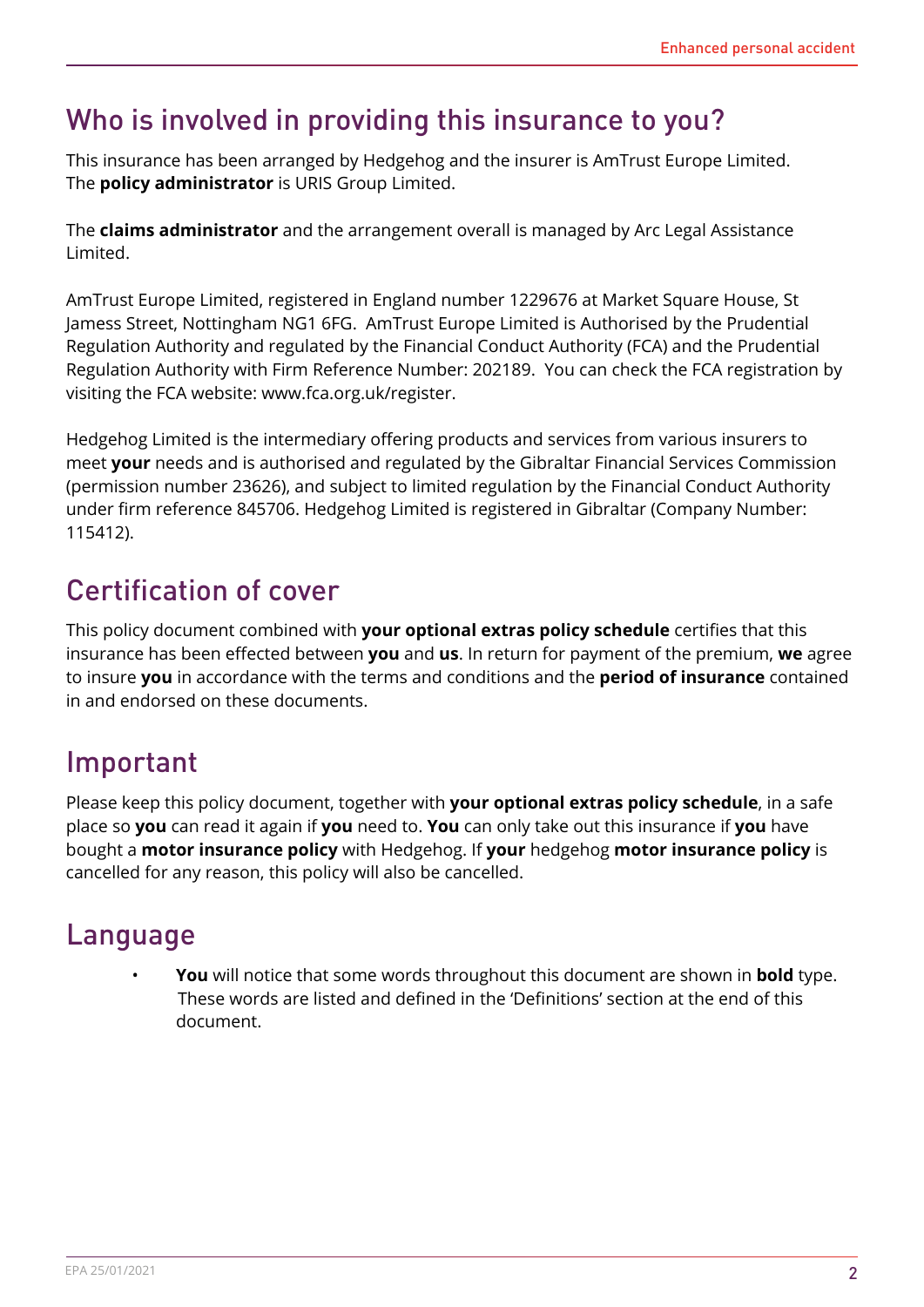# What does my policy cover and will it pay out?

### **Events**

During the **period of insurance** and within the **territorial limits**, the policy will cover:

- 1. **You** and any passengers travelling with **you** in the **insured vehicle** in the event of:
	- An **accident** whilst **you** are driving the **insured vehicle**; or
	- A malicious and unprovoked assault by the occupant or rider of another motor vehicle or pedal cycle which occurs in the vicinity of the **insured vehicle**.
- 2. **You** in the event of an **accident** whilst **you** are a passenger in any vehicle.

This includes **you** and any passengers getting into or out of the **insured vehicle**.

### **Benefits**

This policy will pay the following benefits if one of the above events occur:

| Cover                                                                                 | <b>Benefit</b>                                                                                                                                   |
|---------------------------------------------------------------------------------------|--------------------------------------------------------------------------------------------------------------------------------------------------|
| <b>Death</b>                                                                          | £30,000<br>(£2,500 for a passenger under 16 years old)                                                                                           |
| Loss of sight                                                                         | £30,000                                                                                                                                          |
| Loss of speech                                                                        | £30,000                                                                                                                                          |
| Loss of hearing                                                                       | £30,000                                                                                                                                          |
| Loss of limbs                                                                         | £30,000                                                                                                                                          |
| <b>Permanent total disablement</b>                                                    | £30,000                                                                                                                                          |
| <b>Hospitalisation benefit</b>                                                        | £100 per each completed 24 hour period of stay in a<br>hospital up to a maximum of 30 days.<br>Cover excludes the first 24 hours.                |
| Third and Fourth degree burns                                                         | £5,000                                                                                                                                           |
| <b>Emergency dental expenses</b>                                                      | Up to £250 for emergency dental treatment for<br>natural teeth within 7 days of the accident.<br>Excludes the first £25 of each and every claim. |
| Physiotherapy                                                                         | Up to £500 for up to 5 sessions of physiotherapy with<br>a qualified professional.                                                               |
| <b>Stress counselling</b>                                                             | Up to £500 for up to 5 sessions of stress counselling<br>with a qualified professional.                                                          |
| <b>Personal belongings</b>                                                            | Up to £150 for damage to personal belongings.<br>Excludes the first £25 of each and every claim.                                                 |
| All subject to a maximum claim limit of £30,000 per person and £210,000 per Accident. |                                                                                                                                                  |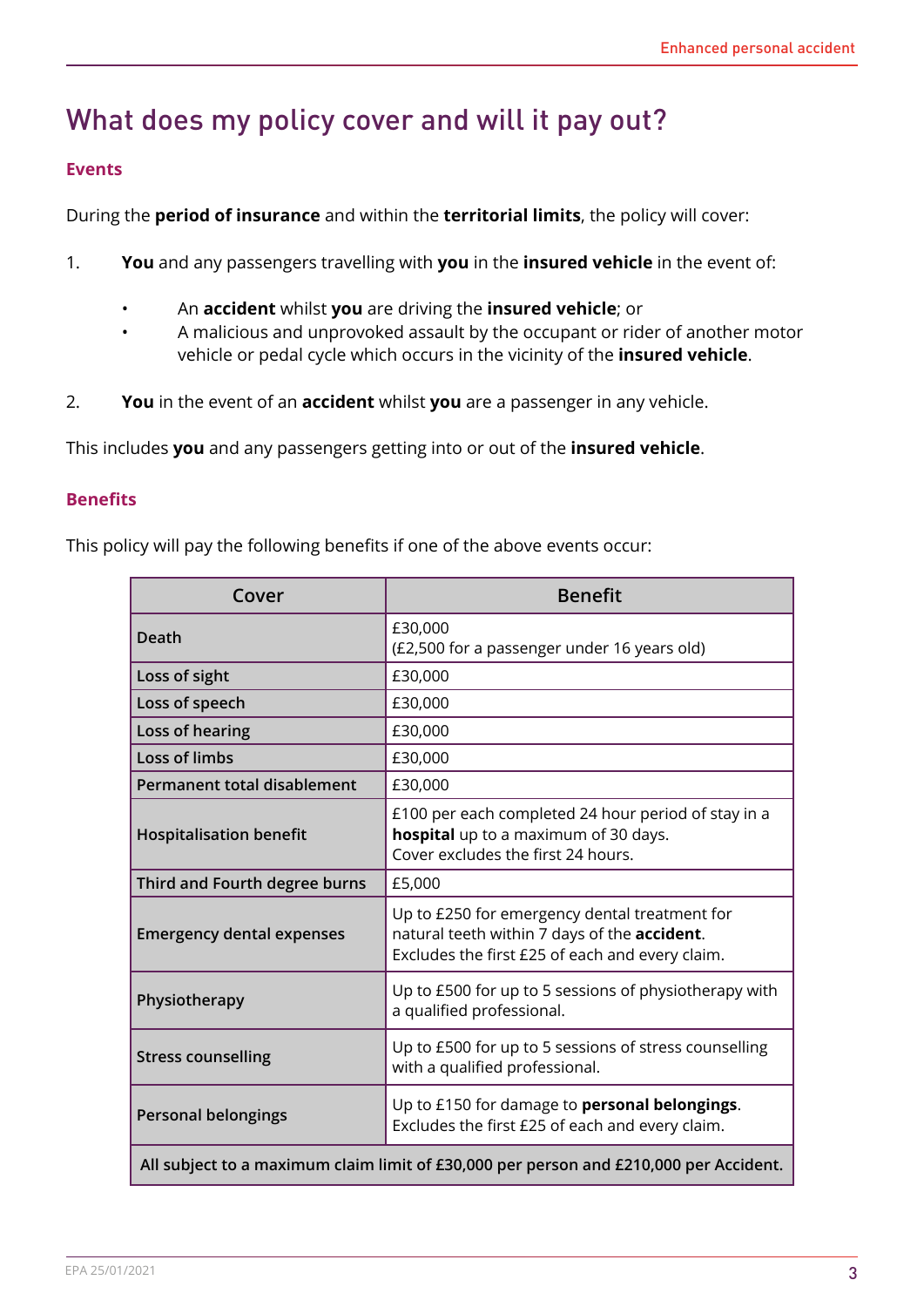# What is not covered?

The policy will not pay out for loss, injury or death as a result of any of the following:

- Claims for any person who is over 81 years of age at point of claim;
- Claims arising from **your** own criminal acts, suicide, attempted suicide or intentional self-injury, insanity or deliberate exposure to exceptional danger (except in an attempt to save human life) and/or those of any passengers travelling with **you** in the **insured vehicle**;
- Whilst the driver is under the influence of drugs or alcohol unless undergoing treatment or following the advice of a **doctor** for a condition other than alcohol or drug addiction;
- Whilst **you** are riding a moped or motorcycle as a driver or passenger;
- Pre-existing medical conditions which **you** or any passengers travelling with **you** in the **insured vehicle** suffered from in the 12 month period immediately prior to the start date of cover which:
	- Were known about, or should reasonably have known about; or
	- **You** or any passengers travelling with **you** in the **insured vehicle** had seen, or arranged to see, a **medical practitioner** about;
- Whilst the **insured vehicle** is being used in any kind of race, track day, or motor trade, or for private or public hire as a courier, haulier, mini bus or driving instructor;
- Whilst **you** or any passengers travelling with **you** in the **insured vehicle** are engaged in military, air force or naval services or operations;
- Any matrimonial or family dispute;
- Provoked assault or fighting (except in bona fide self defence);
- Any direct or indirect consequence of war, civil war, invasion, acts of foreign enemies (whether war be declared or not), rebellion, revolution, insurrection, military or usurped power, or confiscation, nationalisation, requisition, destruction of or damage to property by or under the order of any government, local or public authority; Any direct or indirect consequence of:
	- Irradiation, or contamination by nuclear material;
	- The radioactive, toxic, explosive or other hazardous or contaminating properties of any radioactive matter; or
	- Any device or weapon which employs atomic or nuclear fission or fusion or other comparable reaction or radioactive force or matter.
- Any device or weapon which employs a chemical, biological or other similar agent.
- Any direct or indirect consequence of terrorism as defined by the Terrorism Act 2000 and any amending or substituting legislation.

# Conditions and limitations

The following conditions apply to **your** policy:

# **Consumer Insurance (Disclosure and Representations) Act 2012**

This requires **you** to be truthful and take care to give accurate and complete answers to any questions Hedgehog ask **you** when **you** purchase the policy, if **you** wish to make any changes to it during the **period of insurance**, or if **you** make a claim. If **you** fail to do so it may invalidate **your** policy.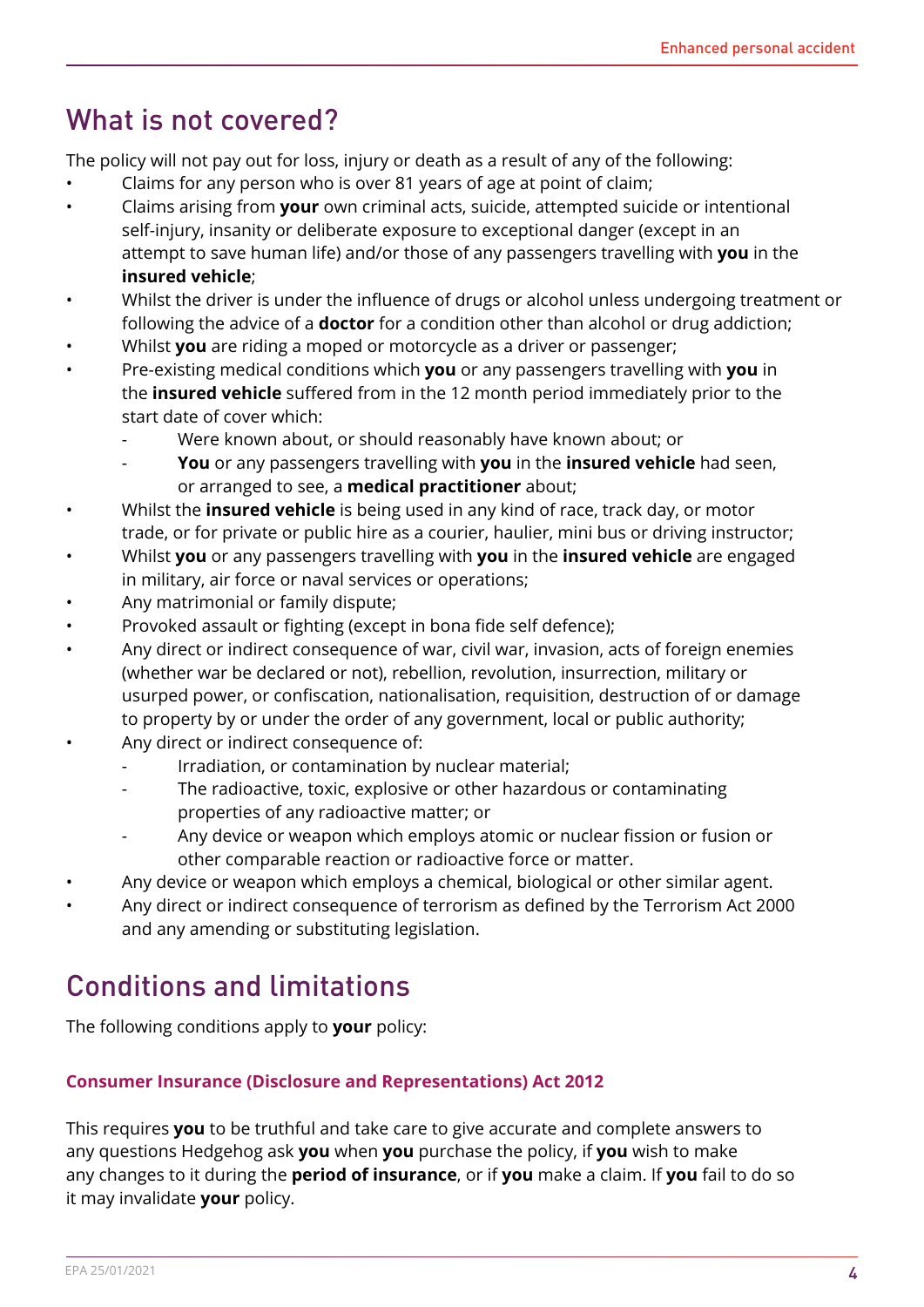Note that if a claim under this policy is known by **you** to be false in any way, the claim will not be paid and **your** policy will be made void with no refund of premium. **We** may also inform other insurers and the appropriate law enforcement authorities.

### **Transferring your interest in the policy**

**You** cannot transfer **your** interest or right in the policy to anyone else.

#### **False/Fraudulent claims**

If **you** or anyone acting on **your** behalf makes a claim under this policy and know the claim is false or fraudulent in any way, the cover will be void, the claim will not be paid and all monies received by **you** or **your** personal representative shall be immediately repaid. **We** may also share this information with other insurers and with the appropriate law enforcement authorities.

#### **Contract (Rights to Third Parties) Act 1999**

A person or company who was not a party to this policy has no right under the Contracts (Rights to Third Parties) Act 1999 to enforce any term of this policy but this does not affect any right or remedy of a third party which exists or is available apart from that Act.

# How to make a claim

All claims must be notified as soon as reasonably possible to Arc Legal Assistance Limited. The quickest way to get **your** claim to **us** is to visit https://claims.arclegal.co.uk to complete and submit your claim online.

If **you** need assistance, or are unable to complete **your** claim online, please telephone **0344 770 9000**.

**We** will only pay claims after **we** have received appropriate evidence and acceptable proof of claim (for example the death certificate, accident report) and title of the person making the claim. If **we** request it, **your** personal representative must give **us** permission to obtain medical reports or records from any medical practitioner who treated **you**.

If insufficient information is supplied, **we** will advise what further information is required. If **we** do not receive the required information, **we** may reject the claim or withhold payment until such information is received.

**We** will only pay the benefit to **your personal representative**. Such payment will discharge us from any further financial obligation under this policy.

**We** will not pay any interest on any amount payable under this policy.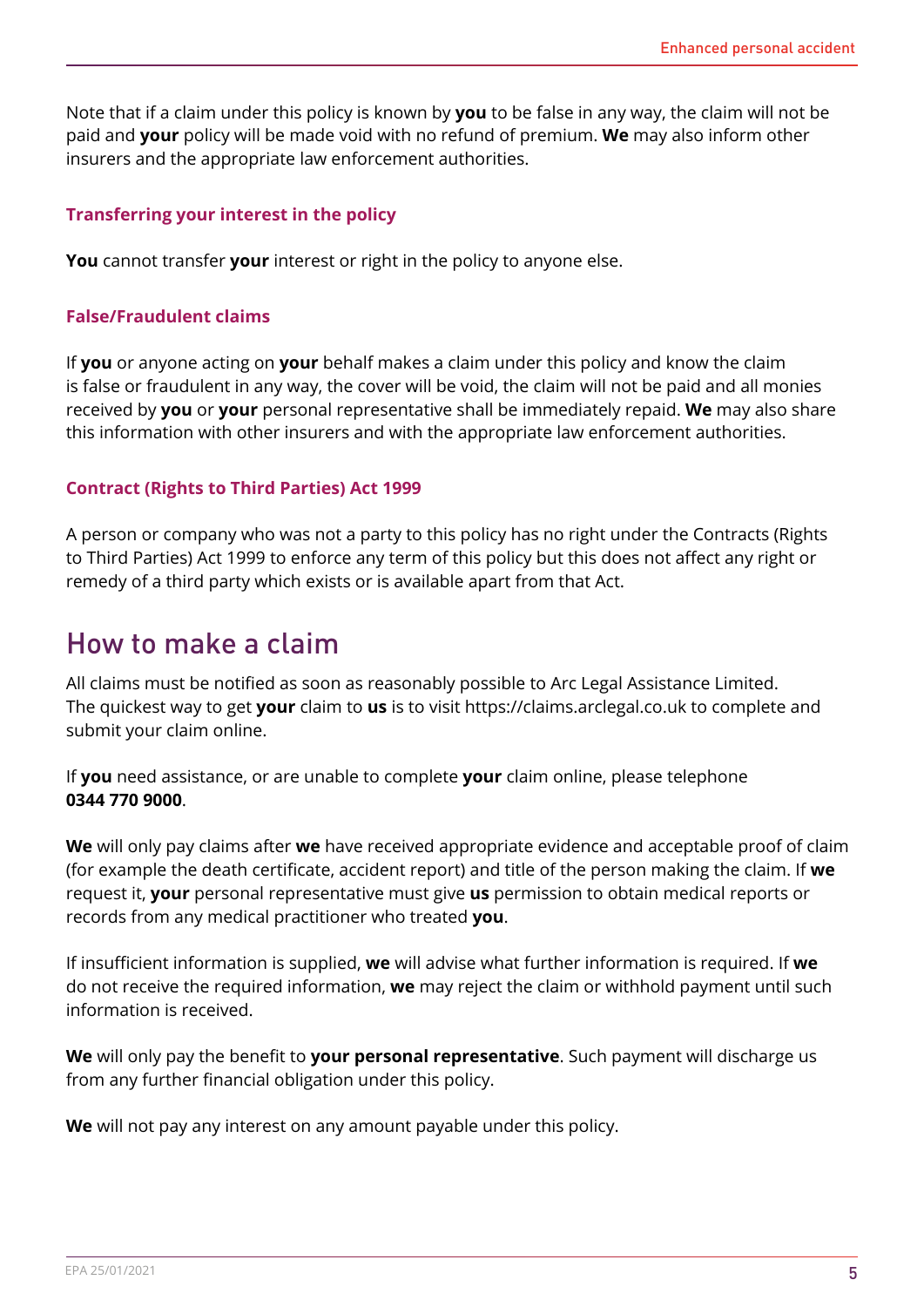# Claims conditions

Please note that the following conditions apply to **your** claim and **we** may cancel the policy, refuse to deal with **your** claim, or reduce the amount of the claims payment if **you** ignore them:

### • **Process**

In the event of any incident which may give rise to a claim, **you** must follow the claims procedure detailed in this policy and **you** must give the **administrator**, at **your** own expense, all the information **we** or they ask for about the claim e.g. death certificate or police report.

In the event of a successful claim being made under the death benefit section of this policy, settlement monies will be paid to the deceased's executor(s) and/or administrator(s) of their estate. Where a successful claim is being made for the death of an insured person under 18 years of age, settlement monies will be paid to the legal guardian.

- **We** have the right, at **our** expense and in **your** name, to:
	- Take over the defence or settlement of any claim;
	- Start legal action to get compensation from anyone else; and/or
	- Start legal action to get back from anyone else any payments that have already been made.

At **our** cost, **you** must also help **us** to take legal action against anyone or help **us** defend any legal action if **we** ask **you** to.

# Cancelling the policy

If **you** decide that for any reason, this policy does not meet **your** insurance needs **you** have the right to cancel it. **You** can cancel your policy at <www.hedgehoginsurance.com>.

- If **you** decide to cancel within the first 14 days from the day of purchase or the day on which **you** receive **your** policy documentation, whichever is the later ('cooling off period'), **you** will be entitled to a full refund of the premium as long as **you** have not made a claim and do not intend to make a claim.
- After the first 14 days no refund of premium will be payable.
- **Insurer**'s right to cancel
	- This policy runs concurrently with **your motor insurance policy**. If **your motor insurance policy** is cancelled for any reason this policy will also be cancelled.
	- We may cancel your policy, but only if there is a valid reason for doing so. Valid reasons include (but are not limited to):
- Fraud;
- Non-payment of premium; and/or
- Threatening and abusive behaviour against **our** staff or the **administrator**'s staff.

Where **we** have cancelled **your** policy no refund of premium would be made.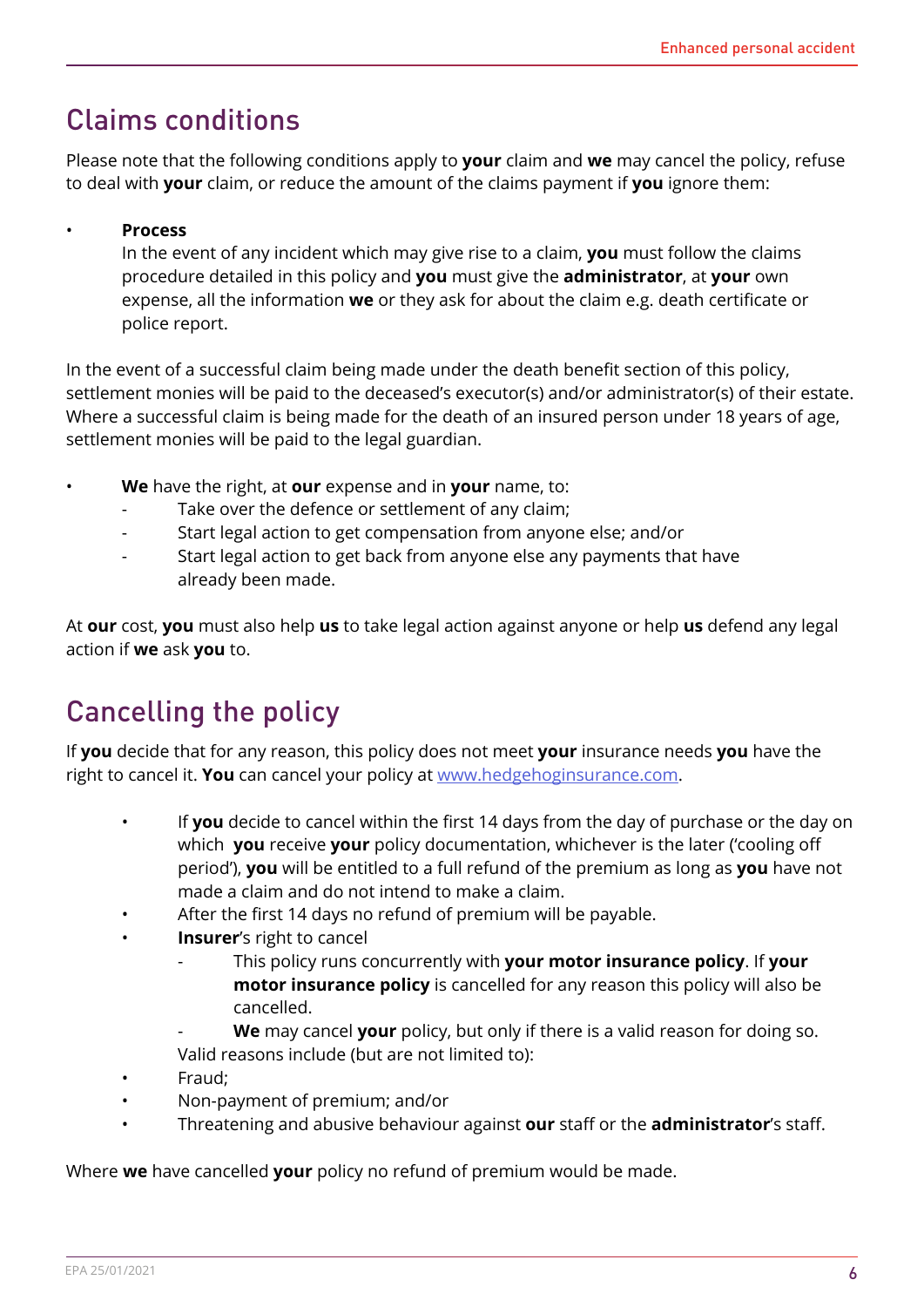# Customer service & complaints

This complaints procedure does not affect **your** legal rights.

# **Questions or complaints about the sale of your policy**

If **you** have a question or concern, or **you** wish to make a complaint about how **your** policy was sold to **you** (including the information **you** were given before **you** bought the policy), or about the general service **you** received, please visit<www.hedgehoginsurance.com>where you can complete an online complaint form.

If Hedgehog cannot settle **your** complaint, **you** may be able to refer it to the Financial Ombudsman Service.

# **Claims service**

If **you** have any questions or complaints about the handling of **your** claim **you** should contact Arc Legal Assistance Ltd, PO Box 8921, Colchester, CO4 5YD, Telephone: 01206 615000, email: customerservice@arclegal.co.uk.

We will always confirm to **you**, within five working days, that we have received your complaint. Within four weeks **you** will receive either a final response or an explanation of why the complaint has not been resolved plus an indication of when **you** will receive a final response. Within eight weeks **you** will receive a final response or, if this is not possible, a reason for the delay plus an indication of when **you** will receive a final response.

If **you** remain dissatisfied after the consideration of **your** complaint as noted above, **you** may have the right to refer **your** complaint to the Financial Ombudsman Service who can review complaints from eligible complainants. The address is:

The Financial Ombudsman Service Exchange Tower Harbour Exchange Square London, E14 9SR. Telephone Number: 0800 0234 567 or 0300 123 9123 from a mobile.

Further information can be found on their website: www.financial-ombudsman.org.uk.

The above complaints procedure is in addition to your statutory rights as a consumer and does not affect any legal right you have to take action against us. For further information about your statutory rights, contact your local authority Trading Standards Service or Citizens Advice Bureau.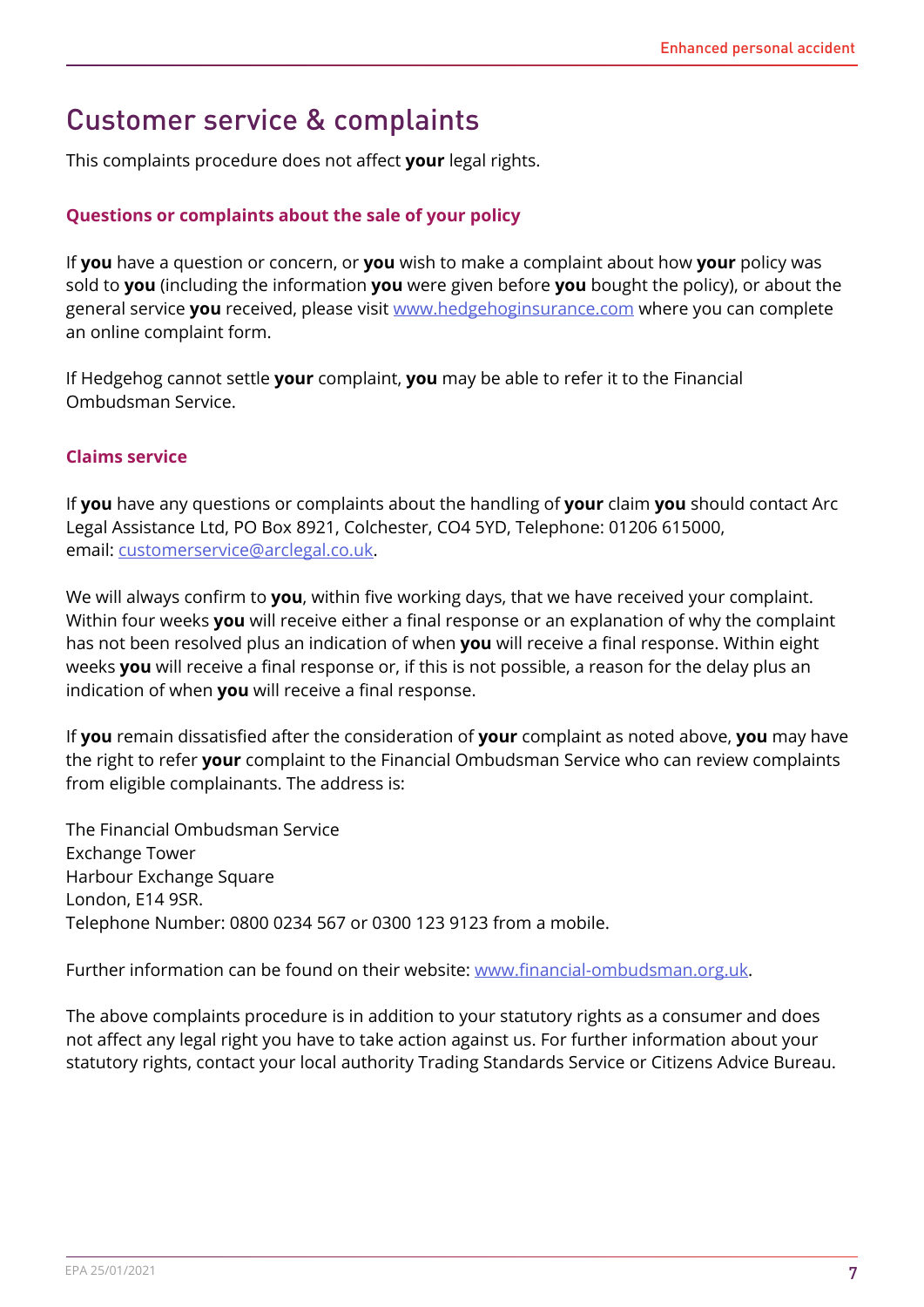# Legal and regulatory information

# **Premiums and claims – your rights**

Please note that once **you** have paid **your** premium to Hedgehog **we** treat it as having been received by **us**.

### **The law & legal proceedings applicable to this insurance**

Unless some other law is agreed in writing, this policy is governed by English law. If there is a dispute, it will only be dealt with in the courts of England or of the country within the **United Kingdom** in which **your** main residence is situated.

# AmTrust Europe Ltd Privacy and Data Protection Notice

# **Data Protection**

**We** are committed to protecting and respecting **your** privacy in accordance with the current Data Protection Legislation ("Legislation"). For the purposes of the Legislation, the Data Controller is AmTrust Europe Ltd. Below is a summary of the main ways in which **we** process your personal data, for more information please visit our website at www.amtrusteurope.com.

#### **Sensitive personal data**

Some of the personal information, such as information relating to health or criminal convictions, may be required by **us** for the specific purposes of underwriting or as part of the claims handling process. The provision of such data is conditional for **us** to be able to provide insurance or manage a claim. Such data will only be used for the specific purposes set out in **our** notice.

#### **How we use your personal data and who we share it with**

**We** may use the personal data **we** hold about **you** for the purposes of providing insurance, handling claims and any other related purposes (this may include underwriting decisions made via automated means), for offering renewal, research or statistical purposes and to provide **you** with information, products or services that you request from **us** or which **we** feel may interest **you**. **We** will also use **your** data to safe-guard against fraud and money laundering and to meet **our** general legal or regulatory obligations.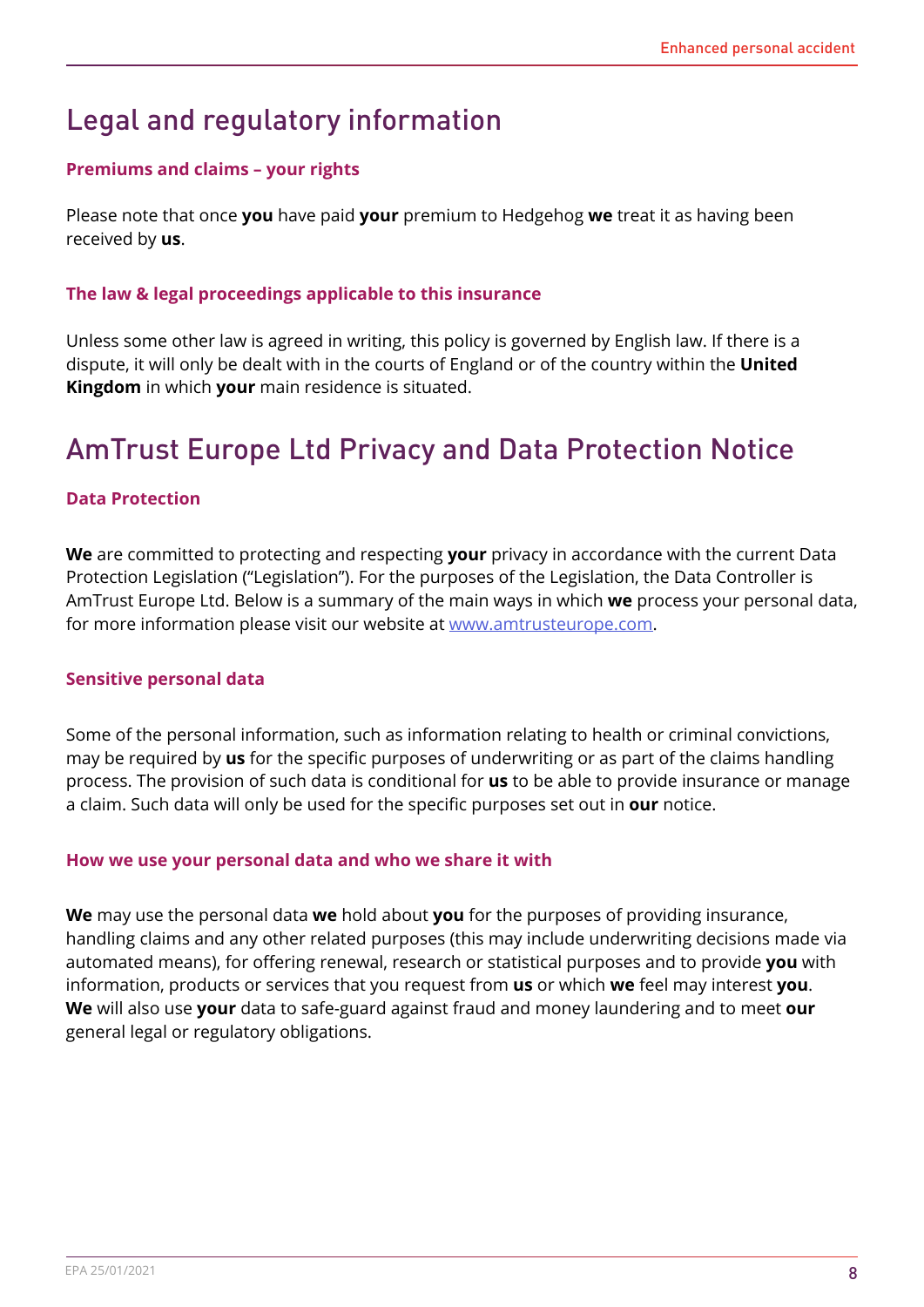# **Disclosure of your personal data**

**We** may disclose **your** personal data to third parties involved in providing products or services to **us**, or to service providers who perform services on **our** behalf. These include our group companies, affinity partners, brokers, agents, third party administrators, reinsurers, other insurance intermediaries, insurance reference bureaus, credit agencies, medical service providers, fraud detection agencies, loss adjusters, solicitors/barristers, accountants, regulatory authorities, and as may be required by law.

### **International transfer of data**

The personal data that **we** collect from **you** may be transferred to, processed and stored at, a destination outside the European Economic Area ("EEA"). **We** currently transfer personal data outside of the EEA to the USA and Israel. Where **we** transfer **your** personal data outside of the EEA, **we** will take all steps necessary to ensure that it is treated securely and in accordance with this privacy notice and the Legislation.

# **Your rights**

**You** have the right to ask **us** not to process **your** data for marketing purposes, to see a copy of the personal information **we** hold about **you**, to have **your** data deleted (subject to certain exemptions), to have any inaccurate or misleading data corrected or deleted, to ask **us** to provide a copy of **your** data to any controller and to lodge a complaint with the local data protection authority.

#### **Retention**

Your data will not be retained for longer than is necessary, and will be managed in accordance with **our** data retention policy. In most cases the retention period will be for a period of ten (10) years following the expiry of the insurance contract, or **our** business relationship with **you**, unless **we** are required to retain the data for a longer period due to business, legal or regulatory requirements.

If you have any questions concerning **our** use of **your** personal data, please contact **The Data Protection Officer, AmTrust International - please see website for full address details**.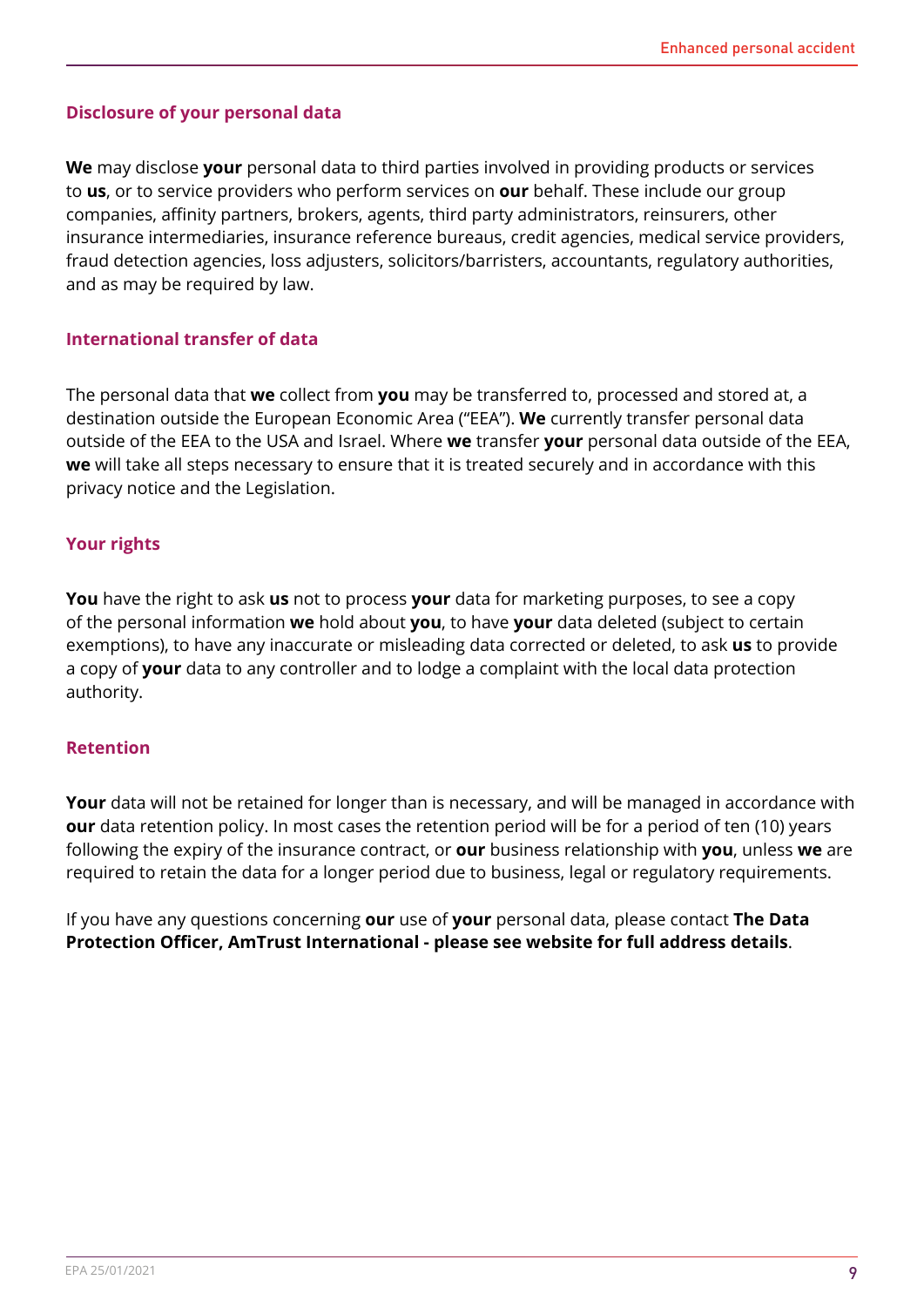# **Financial Services Compensation Scheme**

**We are** covered by the Financial Services Compensation Scheme (FSCS). **You** may be entitled to compensation from the scheme in the unlikely event that **We** cannot meet **Our** financial responsibilities. The FSCS will meet 90% of **your** claim, without any upper limit.

**You** can obtain further information about compensation scheme arrangements from the FSCS at <www.fscs.org.uk>.

# **Definitions**

Certain words throughout this document are defined words and are shown in **bold**. These are listed and defined below.

# **Accident**

A sudden and unexpected event involving a road traffic incident which happens by chance and causes injury or death.

# **Claims administrator**

Arc Legal Assistance Limited, The Gatehouse, Lodge Park, Lodge Lane, Colchester, CO4 5NE. Registered in England and Wales with Company Number: 4672894. Arc Legal Assistance Limited is authorised and regulated by the Financial Conduct Authority Number: 307332.

### **Hospital**

A lawfully registered establishment which has accommodation for residential patients with facilities for diagnosis and major surgery and which provides a 24 hour service by registered nurses. It does not include a convalescent, self-care or rest home or a department in a hospital which has the role of a convalescent or nursing home.

# **Insured vehicle**

Any vehicle which **you** are insured to drive under the **motor insurance policy**.

#### **Loss of hearing or speech**

The total and irrecoverable loss of hearing or speech.

#### **Loss of limb**

Loss by physical severance at or above the wrist or ankle or the total and permanent loss of an entire hand, arm, foot or leg.

#### **Loss of sight**

Complete and irrecoverable loss of sight in one or both eyes.

#### **Medical practitioner**

A qualified medical practitioner (other than any insured person or a member of an insured person's family) who holds full qualifications entitling him or her to full registration to the General Medical Council in the **United Kingdom**.